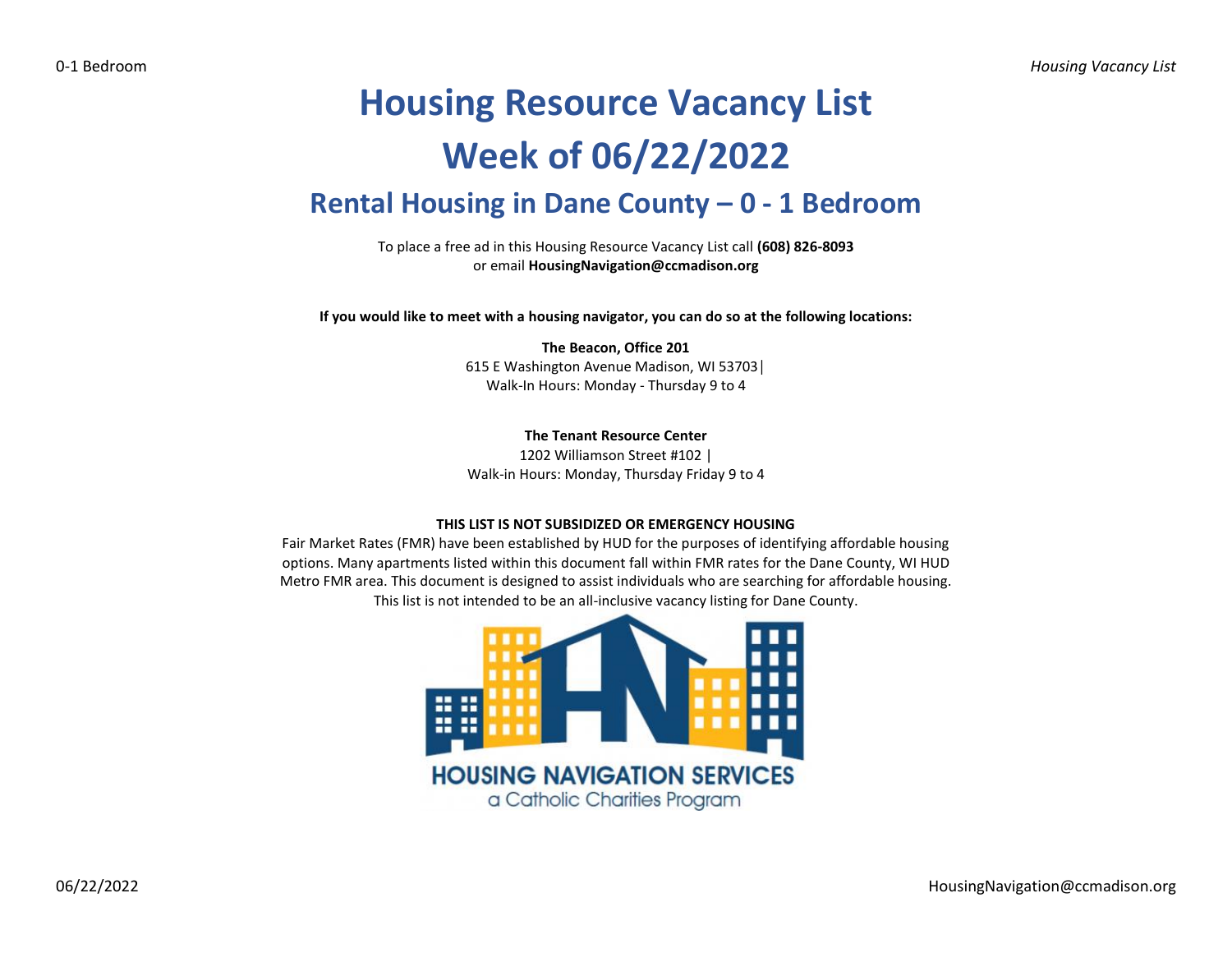0-1 Bedroom *Housing Vacancy List*

## **Madison Area Guidelines:**

**Central:** West of Yahara River: East of Lake Street. **East:** South of Commercia/Highway 30/Aberg Avenue: East of Yahara River. May include Town of Burke, Town of Blooming Grove.

**North:** North of Commercial/Highway 30/Aberg Avenue. **South:** South of Haywood Drive, Lake Wingra, Odana Road, Schroeder Road, Valley View Road

**West:** West of Lake Street; North of Aboretum Drive, Lake Wingra, Odana Road, Schroeder Road, Vallet View Road.





Please Be aware that not all areas in Madison fall under the City of Madison's Tenantlandlord laws. In order to determine the exact township of a location, type the address into Access Dane, http://accessdane.co.dane.wi.us/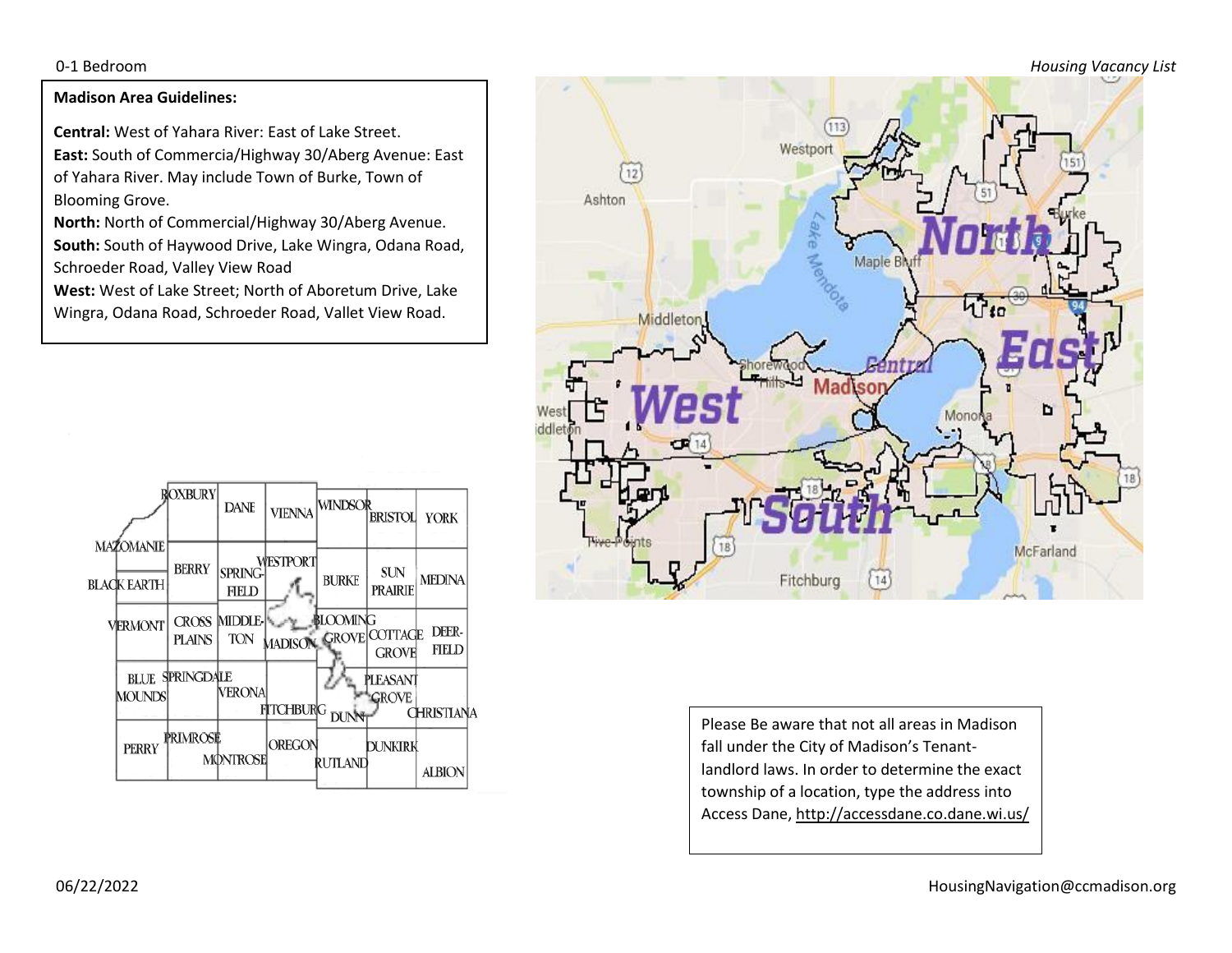| <b>REGION</b>  | <b>PRICE</b>  | <b>Name</b>                             | <b>CONTACT</b>       | <b>DESCRIPTION</b>                                                                                                                                                                                                                                                                                                                                                                                                                                                                                                                                                                                            | <b>AVBLE</b> |
|----------------|---------------|-----------------------------------------|----------------------|---------------------------------------------------------------------------------------------------------------------------------------------------------------------------------------------------------------------------------------------------------------------------------------------------------------------------------------------------------------------------------------------------------------------------------------------------------------------------------------------------------------------------------------------------------------------------------------------------------------|--------------|
|                |               |                                         |                      | Efficiencies   2022 Fair Market Rate set at \$929 per month or<br>lower                                                                                                                                                                                                                                                                                                                                                                                                                                                                                                                                       |              |
| <b>Central</b> | \$829         | <b>135 S HANCOCK</b><br><b>ST</b>       | $(608)$ 420-<br>5827 | LOCATED RIGHT BY THE CAPITOL SQUARE AND LAKE MONONA!                                                                                                                                                                                                                                                                                                                                                                                                                                                                                                                                                          | 8/1/2022     |
| Central        | \$900         | <b>445 N. LAKE ST</b>                   | $(434)$ 305-<br>8903 | studio available from 06/01/22 - 8/14/22 for \$900/month plus<br>utilities<br>contact Jake Greenberg (434) 305-8903 email jake@greenberg.ch<br>445 North Lake Street houses both one bedroom and studio units<br>on the second and third floors of the building with many being<br>recently renovated. Located on the corner of State Street and<br>North Lake Street, this location is ideal for anyone wanting to be<br>near the UW Madison campus or downtown Madison. Come check<br>out these gorgeous apartments today! Resident only paid parking<br>available at 241 Langdon - subject to availability | <b>Now</b>   |
| <b>Central</b> | \$845 - 925   | 502 E MAIN ST                           | $(608)$ 467-<br>2001 | CENTRALLY LOCATED ONLY A SHORT WALK FROM EVERYTHING<br>DOWNTOWN MADISON HAS TO OFFER. 2 BLOCKS FROM THE<br>CAPITOL, 2 BLOCKS FROM JAMES MADISON PARK.                                                                                                                                                                                                                                                                                                                                                                                                                                                         | 7/1/2022     |
| <b>Central</b> | \$800 - \$850 | Courtyard<br><b>Apartments</b>          | $(608)$ 229-<br>1955 | central location gives you instant access to public transportation,<br>bike paths, major roads and pedestrian walkways. You can be just<br>about anywhere in our beautiful city within a short walk, drive,<br>bus or bike ride.                                                                                                                                                                                                                                                                                                                                                                              | <b>Now</b>   |
| <b>Central</b> | \$918         | Ambassador<br>West<br><b>Apartments</b> | $(608)$ 440-<br>2456 | Ambassador West is ideally located in the famous Mifflin Street<br>neighborhood. You can completely immerse yourself in the culture<br>and entertainment of downtown Madison. Ambassador West<br>provides convenience being just four blocks from the Capitol, two<br>blocks from the historic State Street and less than half a block                                                                                                                                                                                                                                                                        | <b>Now</b>   |

**from Capitol Centre Market.**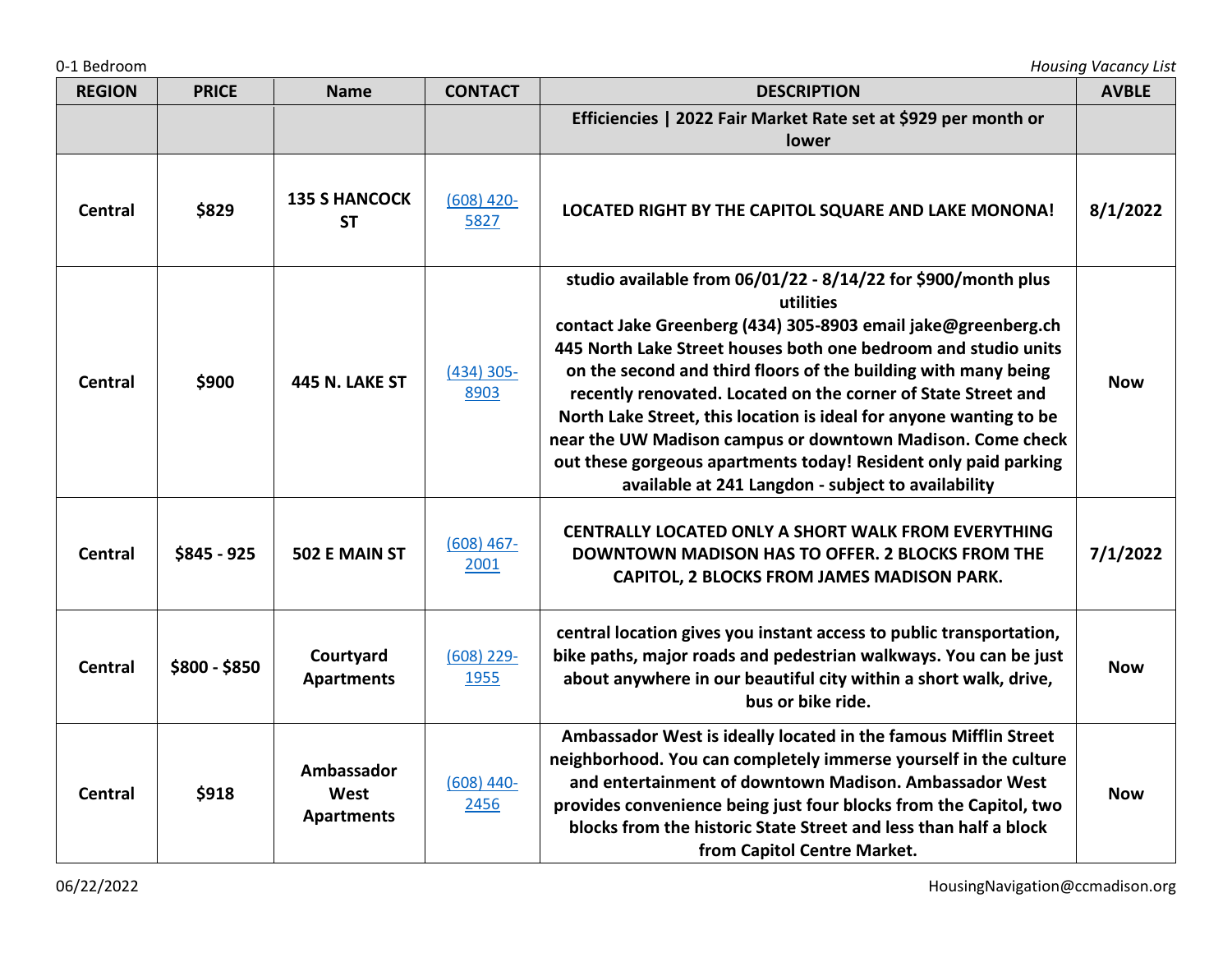| Central          | \$845       | <b>126 S FRANKLIN</b><br><b>ST</b>          | $(608)$ 467-<br>2001  | CENTRALLY LOCATED ONLY A SHORT WALK FROM EVERYTHING<br><b>DOWNTOWN MADISON HAS TO OFFER. 2 BLOCKS FROM THE</b><br>CAPITOL, 2 BLOCKS FROM JAMES MADISON PARK.                                                                                                                                                                                                                                                    | 8/1/2022   |
|------------------|-------------|---------------------------------------------|-----------------------|-----------------------------------------------------------------------------------------------------------------------------------------------------------------------------------------------------------------------------------------------------------------------------------------------------------------------------------------------------------------------------------------------------------------|------------|
| East             | \$845 - 920 | <b>Heather Ridge</b>                        | $(608) 509 -$<br>7587 | The location offers easy access to the interstate or downtown and<br>convenient access to the bus line. Ample off-street parking is<br>available for all residents. Underground parking is an option. Cats<br>are allowed                                                                                                                                                                                       | 8/1/2022   |
| East             | \$675       | <b>Wisconsin Metro</b><br><b>Apartments</b> | $(608) 690 -$<br>5961 | Income restrictions apply to some or all residents. Contact the<br>community for more information.                                                                                                                                                                                                                                                                                                              | <b>Now</b> |
| <b>Fitchburg</b> | \$899       | 2411 Tawhee Dr                              | $(608)$ 238-<br>2044  | Cat freindly studio apartment in Fitchburg. One spot in<br>underground garage.                                                                                                                                                                                                                                                                                                                                  | 8/1/2022   |
| <b>Fitchburg</b> | \$839       | <b>Chalet Gardens</b>                       | 608-271-8601          | Surround yourself with nature, lush landscaping and mature trees.<br>Chalet Gardens is a friendly community located on over eight acres<br>in a park-like setting. We have chalet style apartments and<br>cottages to suit your lifestyle and place you close to everyday<br>needs. Conveniently located off Verona Road with easy access to<br>the beltline, Epic, Capital City Bike Trail, Bus Stop and more. | <b>Now</b> |
| <b>Middleton</b> | \$759       | <b>6418 University</b><br>Ave               | $(608)$ 238-<br>2044  | One spot off street parking. Laundry unit in building. No pets<br>allowed.                                                                                                                                                                                                                                                                                                                                      | 9/1/2022   |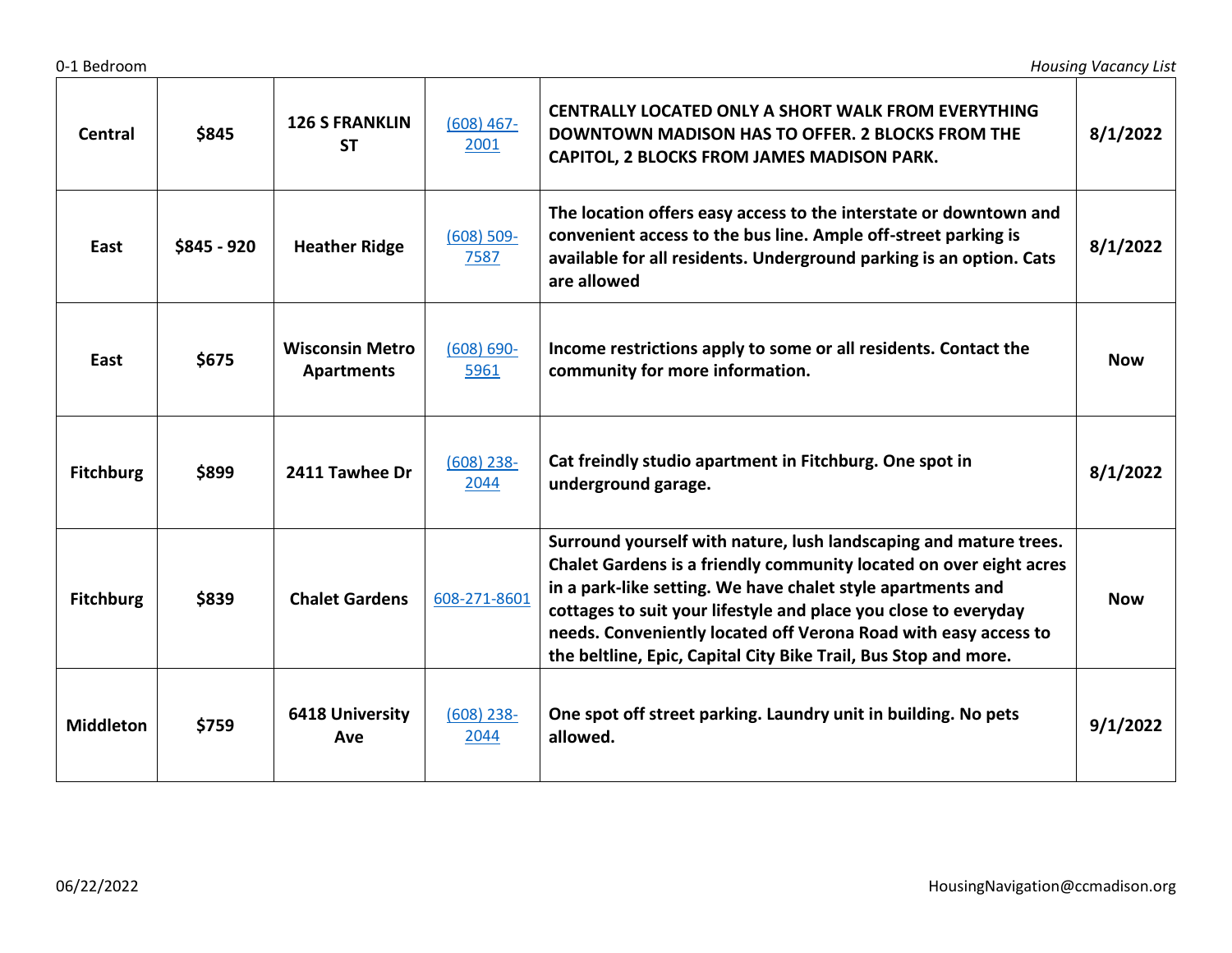| <b>Middleton</b> | \$905         | <b>Arbor Lakes</b>                        | 608-319-1890          | Arbor Lakes has quick access to downtown Madison, the<br>University of Wisconsin-Madison, and all entertainment the area<br>provides. Your future home comes with air conditioning, heating,<br>ceiling fans, and storage units. Experience Wisconsin at its best<br>with our comfortable, pet-friendly homes.                                                             | 7/27/2022  |
|------------------|---------------|-------------------------------------------|-----------------------|----------------------------------------------------------------------------------------------------------------------------------------------------------------------------------------------------------------------------------------------------------------------------------------------------------------------------------------------------------------------------|------------|
| Monona           | $$625 - 720$  | <b>Pirate Island</b><br><b>Apartments</b> | $(608) 709 -$<br>7935 | Surrounded by the Yahara River and within walking distance of the<br>lake loop bike path, paddle rentals, new live outdoor music venue,<br>neighborhood restaurants, iceskating rink, coffee shops, and<br>hotels, some buildings include utilities.                                                                                                                       | <b>Now</b> |
| <b>North</b>     | \$845         | <b>Cherry Tree</b><br><b>Crossing</b>     | 844-894-9684          | Cherry Tree is close to a variety of retail stores, American Parkway, East<br>Towne Mall, Madison College, Globe University and many restaurants<br>and parks. We have easy access to the interstate or downtown and<br>convenient access to the bus line. Ample off-street parking is available<br>for all residents. Underground parking is an option. Cats are allowed. | 8/1/2022   |
| South            | \$932         | <b>Lake Point</b><br><b>Terrace</b>       | $(608)$ 216-<br>2985  | There's a Wi-Fi lounge to get connected in, a fitness center for<br>staying in shape, and laundry facilities located on every floor.                                                                                                                                                                                                                                       | <b>Now</b> |
| South            | \$850         | Liberty<br><b>Apartments</b>              | $(844) 508 -$<br>6611 | 1 Month Free. Terms and Conditions apply. Only valid with 12<br>month lease. Newly Renovated Apartments in the heart of<br>Madison, WI!                                                                                                                                                                                                                                    | <b>Now</b> |
| South            | \$790 - \$835 | <b>Seven Oaks</b><br><b>Apartments</b>    | 608-440-8932          | Seven Oaks Apartments is conveniently located in Madison, WI.<br>Exercise on state-of-the-art equipment, enjoy our spacious<br>community room with an attached kitchen, and use the FREE<br>internet in your home and on new computers in the Business<br>Center while children play on our newly installed playground.                                                    | <b>Now</b> |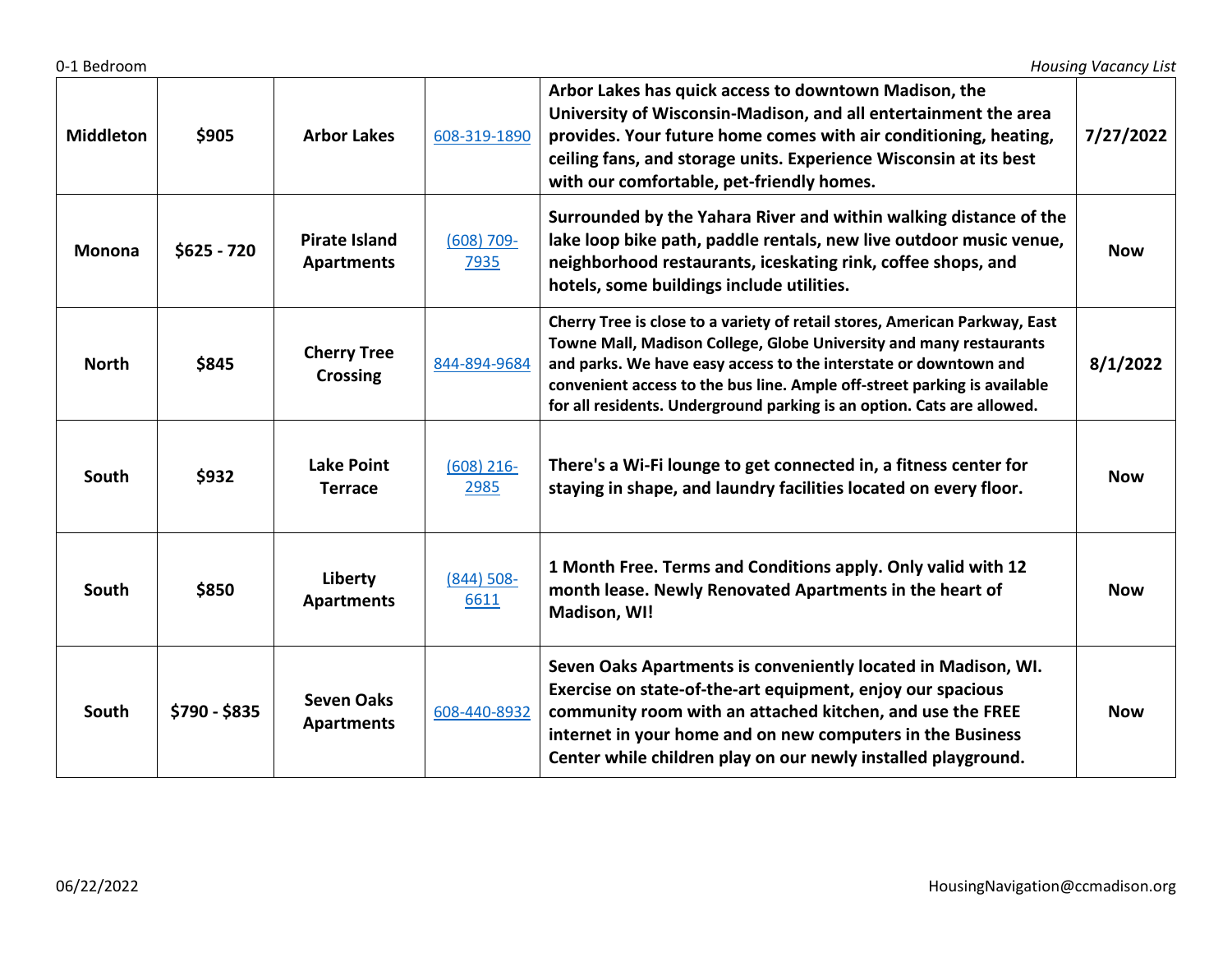| West           | \$890 - 939 | <b>University Bay</b>              | 844-485-8095         | Enjoy University Bay's prime location by living on the near West<br>side of campus! no pets.                                                                                                                                                                                                                                                                                                                                            | <b>Now</b> |
|----------------|-------------|------------------------------------|----------------------|-----------------------------------------------------------------------------------------------------------------------------------------------------------------------------------------------------------------------------------------------------------------------------------------------------------------------------------------------------------------------------------------------------------------------------------------|------------|
| West           | \$855       | <b>New Fountains</b>               | 608-807-0106         | Enjoy contemporary floor plans with open concept, light-filled<br>rooms and adjoining balconies. Indulge in kitchens with walk-in<br>pantries and generous closet space throughout. Stroll on the<br>beautifully landscaped grounds; this park like setting is the perfect<br>refuge from the noise of the city. Relax at your choice of two<br>outdoor pools; a refreshing break after a stimulating workout in<br>the fitness center. | 9/5/2022   |
| West           | \$920 - 976 | Greenbriar<br><b>Villiage</b>      | 844-289-0245         | Enjoy a wide selection of fantastic amenities at Greenbriar Village.<br>Sip a glass of wine by the fireplace, get the hook-up with access to<br>high-speed internet, and work out in the state of the art fitness<br>center. Living here you will also have access to: volleyball courts,<br>vaulted ceilings, and rentable storage units.                                                                                              | Soon       |
|                |             |                                    |                      | 1 Bedroom   2022 Fair Market Rate set at \$1076 per month or<br>lower                                                                                                                                                                                                                                                                                                                                                                   |            |
| <b>Central</b> | \$975       | <b>126 S FRANKLIN</b><br><b>ST</b> | on-line              | 3 Blocks from Capitol Square in First Settlement Neighborhood.<br>Easy Access to all of Downtown Madison. ALL UTILITIES<br>INCLUDED!! (heat, electric, water, sewer, and trash removal). Cats<br>Welcome. On-site Laundry - Coin Operated. Online Payment<br><b>Option. 24-Hour Emergency Maintenance</b>                                                                                                                               | 9/1/2022   |
| <b>Central</b> | \$840       | 1026 SPAIGHT                       | $(608)$ 251-<br>8777 | Available 9/1/22-6/30/23 at a current rate of<br>\$840/mo+\$20/month for A/C use from May - September. One year<br>renewal option at market rate. Bungalow style 1 bedroom<br>apartment located in the wonderful Willy St. area. Charming floor<br>plan with so much character! Private balcony, all utilities paid<br>(with the exception of A/C usage during the months of May-<br>October).                                          | 9/1/2022   |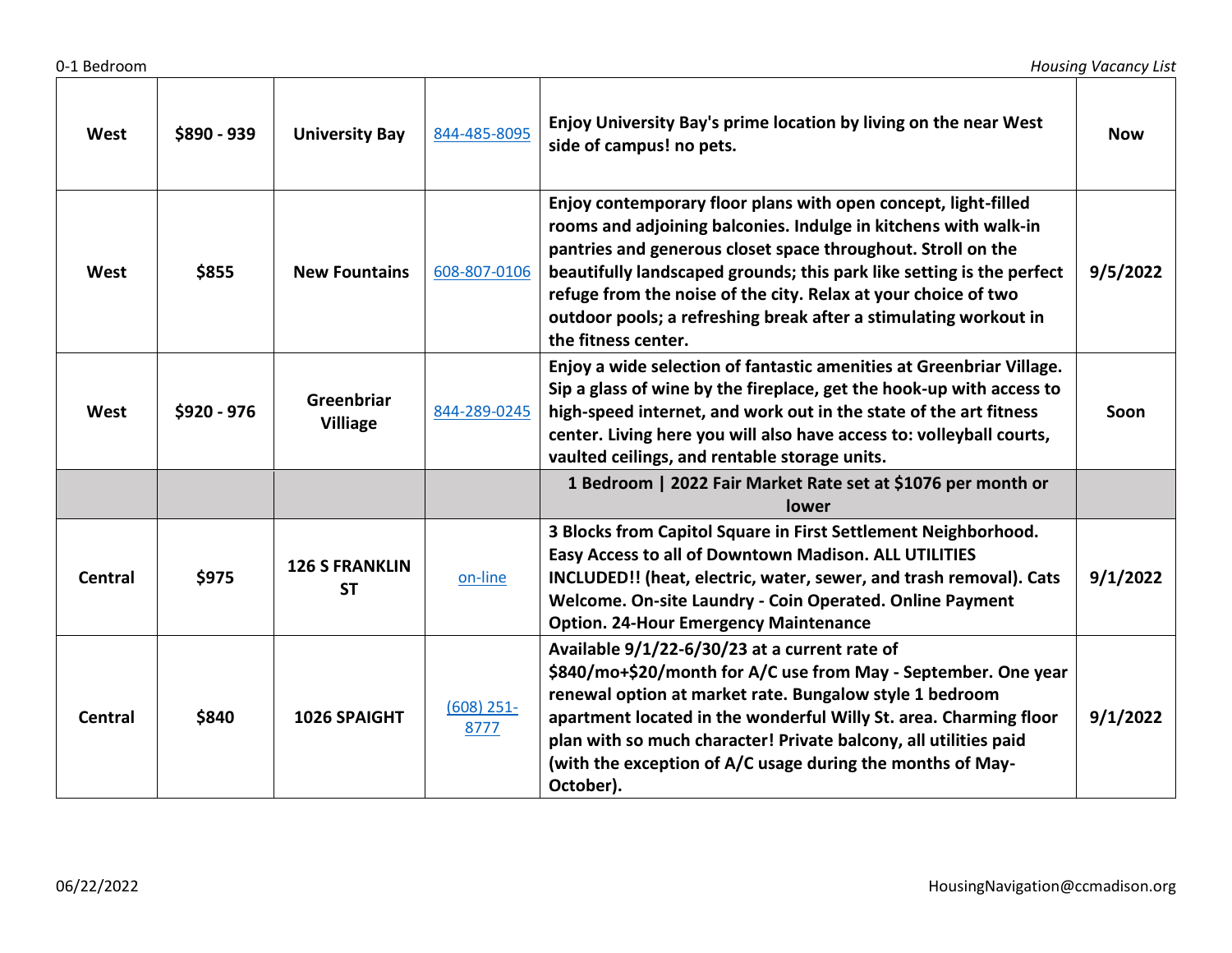| <b>Central</b> | $$875 - 1160$ | <b>718 HARRISON</b><br><b>STREET</b>     | $(608)$ 308-<br>2510  | beautiful selection of one bedroom apartments on Monroe Street;<br>across from Trader Joe's!                                                                                                                                                                                                                                                                                                                                                                                                                                                                             | 8/1/2022   |
|----------------|---------------|------------------------------------------|-----------------------|--------------------------------------------------------------------------------------------------------------------------------------------------------------------------------------------------------------------------------------------------------------------------------------------------------------------------------------------------------------------------------------------------------------------------------------------------------------------------------------------------------------------------------------------------------------------------|------------|
| <b>Central</b> | \$1,235       | <b>City Row</b><br><b>Apartments</b>     | 608-250-2551          | Cozy and eco-friendly townhomes! This certified green property is<br>located within walking distance from the Madison's Downtown!<br>This convenient location offers residents easy access to<br>transportation, biking trails, parks, various community events,<br>farmers' market, restaurants, and local shops. Certain income<br>restrictions apply. Stonehouse Development                                                                                                                                                                                          | 8/1/2022   |
| <b>Central</b> | \$975         | <b>135 S HANCOCK</b><br><b>ST</b>        | $(608)$ 467-<br>2001  | Centrally located only a short walk from everythin downtown<br>Madison has to offer. 2 Blocks from the capitol, 2 blocks from<br><b>James Madison Park.</b>                                                                                                                                                                                                                                                                                                                                                                                                              | 8/1/2022   |
| <b>Central</b> | \$900         | <b>Capitol View</b><br><b>Apartments</b> | $(608)$ 975-<br>5584  | Lots of space for your belongings, it also has painted cabinets, new<br>counter tops, brilliant white bathroom fixtures and its own private<br>entrance. We welcome you and your pet,                                                                                                                                                                                                                                                                                                                                                                                    | <b>Now</b> |
| East           | \$1,039       | <b>Eagle Harbor</b>                      | $(608) 308 -$<br>4247 | Eagle Harbor is an eclectic, warm apartment building nestled into<br>the heart of Madison's east side and has so much to offer.<br>Apartments come with large windows for abundant natural light,<br>spacious open plan living areas, good size bedrooms and your own<br>private balcony. We even have in unit laundry to make city living<br>as convenient as possible for our residents. Perfectly located, this<br>building is just minutes away from the East Towne Mall and<br>restaurants, and is right next to transport links to downtown<br>Madison and beyond. | <b>Now</b> |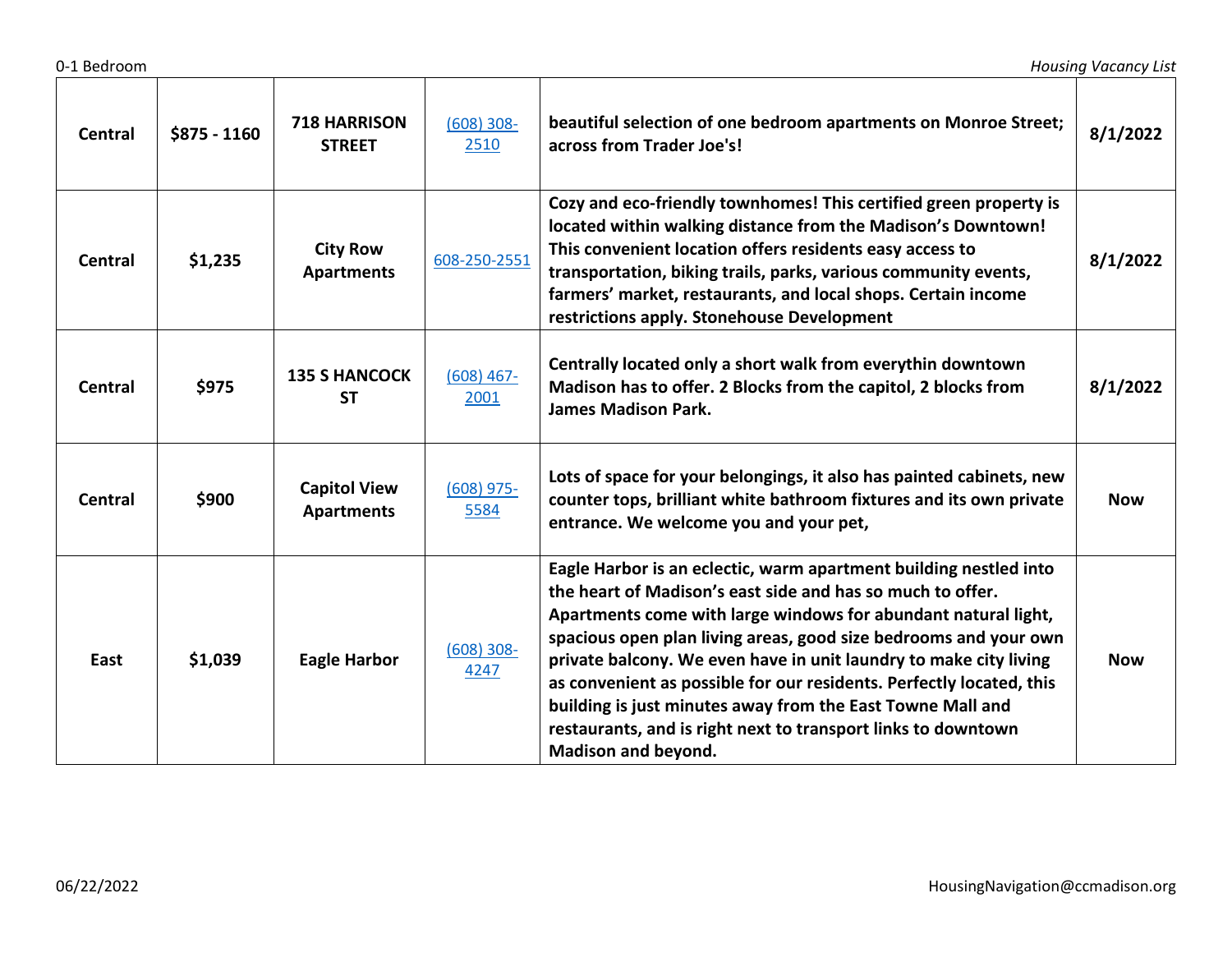| East             | \$995        | <b>Heather Ridge</b>            | $(608) 509 -$<br>7587 | The location offers easy access to the interstate or downtown and<br>convenient access to the bus line. Ample off-street parking is<br>available for all residents. Underground parking is an option. Cats<br>are allowed                                                                                                                                                                                       | 9/1/2022   |
|------------------|--------------|---------------------------------|-----------------------|-----------------------------------------------------------------------------------------------------------------------------------------------------------------------------------------------------------------------------------------------------------------------------------------------------------------------------------------------------------------------------------------------------------------|------------|
| East             | \$1,100      | <b>Briarwood</b>                | $(608)$ 244-<br>8727  | Simply efficient. As the name suggests, our Studio apartments are<br>built with just enough space in mind to live comfortably without<br>hurting your budget. The Studio takes advantage of the openness<br>of the main living room space, while the breakfast bar and kitchen<br>nook keep the apartment flowing freely.                                                                                       | 9/6/2022   |
| East             | $$825 - 860$ | Ridgecrest<br><b>Apartments</b> | $(608)$ 949-<br>9206  | Conveniently located just minutes from downtown Madison, enjoy<br>nearby shopping, dining and entertainment.                                                                                                                                                                                                                                                                                                    | <b>Now</b> |
| <b>Fitchburg</b> | \$915        | <b>The Fairways</b>             | 608-271-5955          | COMFORTABLE. RELAXED. HOME. Life on a golf course is life in a<br>park. Big trees. Nothing to disturb the quiet except an occasional<br>cricket. Pleasant views that never end. Its comfortable. Relaxed.<br>It's home.                                                                                                                                                                                         | <b>Now</b> |
| <b>Fitchburg</b> | \$794        | <b>Nakoma Heights</b>           | 608-271-0611          | Surround yourself with the natural beauty of majestic oaks on ten<br>acres of rolling hills. Enjoy the park-like atmosphere or take a<br>refreshing swim in the pool. You will find it very easy to make<br>yourself at home.                                                                                                                                                                                   | 8/15/2022  |
| <b>Fitchburg</b> | \$979        | <b>Chalet Gardens</b>           | 608-271-8601          | Surround yourself with nature, lush landscaping and mature trees.<br>Chalet Gardens is a friendly community located on over eight acres<br>in a park-like setting. We have chalet style apartments and<br>cottages to suit your lifestyle and place you close to everyday<br>needs. Conveniently located off Verona Road with easy access to<br>the beltline, Epic, Capital City Bike Trail, Bus Stop and more. | <b>Now</b> |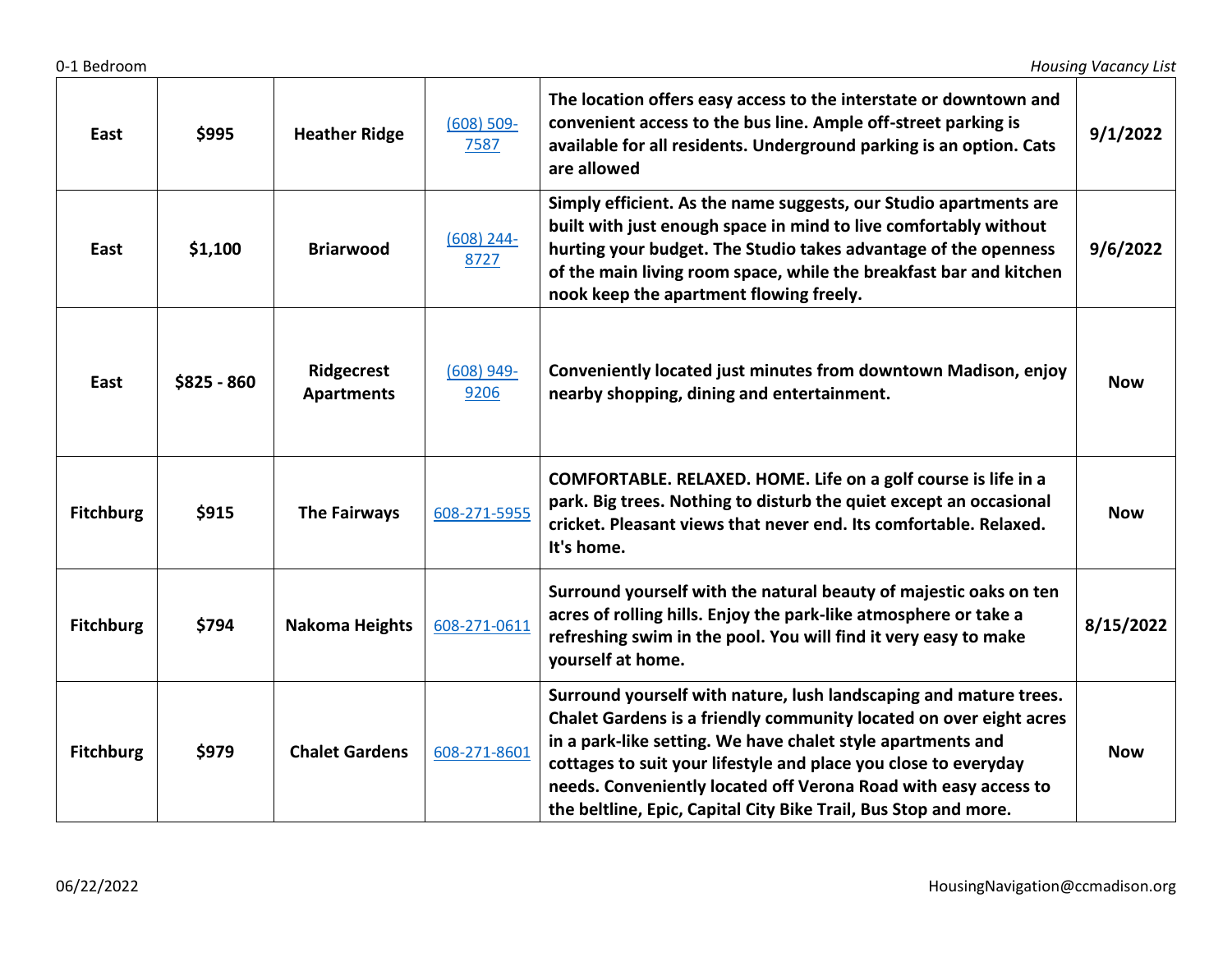| <b>Fitchburg</b> | \$1,015        | <b>Valley View</b>                        | $(608)$ 318-<br>4426  | Nestled in Fitchburg, just minutes from Madison city center and<br>the University of Wisconsin, Valley View offers the location and<br>lifestyle to meet your needs. Features of this Fitchburg apartment<br>include on-site professional management, online rent payment,<br>and 24-hour maintenance requests are available.                                   | <b>Now</b> |
|------------------|----------------|-------------------------------------------|-----------------------|-----------------------------------------------------------------------------------------------------------------------------------------------------------------------------------------------------------------------------------------------------------------------------------------------------------------------------------------------------------------|------------|
| <b>Fitchburg</b> | \$915 - \$1109 | <b>Limestone Ridge</b>                    | $(608)$ 301-<br>5987  | HEAT INCLUDED, Full-size in unit Washer and Dryer, Energy Star<br><b>Stainless Steel Appliances, Smoke Free Community, managed by</b><br><b>Oakbrook Residential</b>                                                                                                                                                                                            | 7/1/2022   |
| <b>Fitchburg</b> | \$1,045        | <b>Sun Valley</b><br><b>Apartments</b>    | 844-213-7122          | Located on the bus line only 10-15 minutes from downtown<br>Madison and only 10 minutes from Epic. Within five minutes of the<br>property there is a drug store, fitness center and theaters. The<br>individual apartments have recently been remodeled.                                                                                                        | Soon       |
| <b>Monona</b>    | \$740 - 950    | <b>Pirate Island</b><br><b>Apartments</b> | $(608) 709 -$<br>7935 | Surrounded by the Yahara River and within walking distance of the<br>lake loop bike path, paddle rentals, new live outdoor music venue,<br>neighborhood restaurants, iceskating rink, coffee shops, and<br>hotels, some buildings include utilities.                                                                                                            | <b>Now</b> |
| <b>Middleton</b> | \$1,015        | <b>Springtree</b>                         | $(608)$ 286-<br>3873  | Located in Middleton, WI our community is right behind Allen Blvd<br>and Century Avenue and off of University Avenue in Madison.<br>Springtree Apartments is just minutes away from University of<br>Wisconsin and Madison College, as well as all of the shopping,<br>dining and entertainment that nearby Madison has to offer.                               | 8/15/2022  |
| <b>Middleton</b> | \$995          | <b>Arbor Lakes at</b><br><b>Middleton</b> | $(608)$ 319-<br>1890  | Arbor Lakes has quick access to downtown Madison, the<br>University of Wisconsin-Madison, and all of the entertainment the<br>area provides. Your future home comes with air conditioning,<br>heating, ceiling fans, and storage units. Each apartment also comes<br>cable ready. Experience Wisconsin at its best with our<br>comfortable, pet-friendly homes. | 6/29/2022  |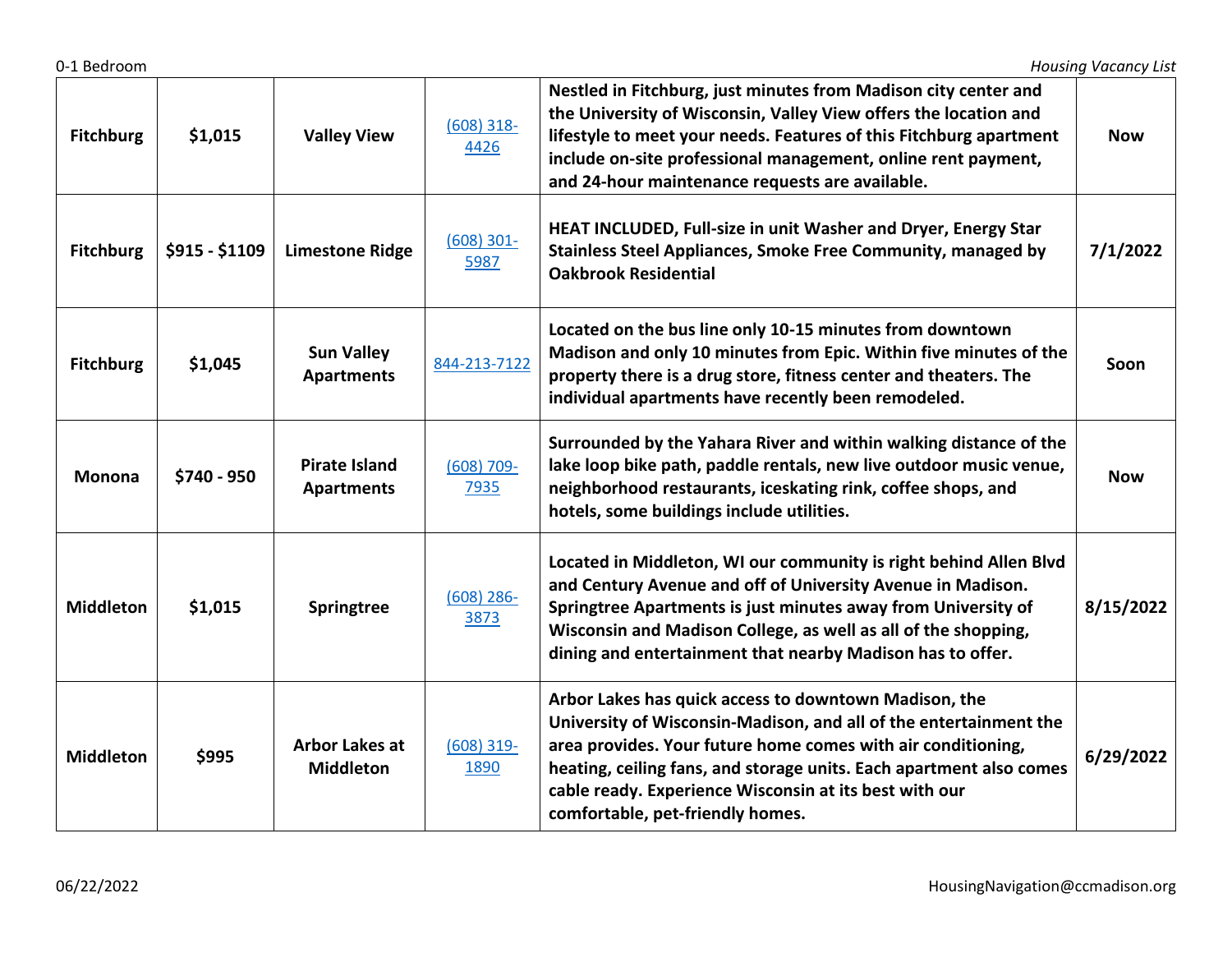| <b>Middleton</b> | \$979 | <b>The Brittany</b><br>Apartment<br><b>Homes</b> | 844-598-7958         | You'll find this community on Sweeney Dr. in Middleton. From<br>pricing to features, the leasing staff will assist you in finding your<br>perfect home. Drop by the leasing office to learn more about our<br>community and find your new home at The Brittany Apartment<br>Homes.                                                                                                                                                                                                                 | 9/1/2022   |
|------------------|-------|--------------------------------------------------|----------------------|----------------------------------------------------------------------------------------------------------------------------------------------------------------------------------------------------------------------------------------------------------------------------------------------------------------------------------------------------------------------------------------------------------------------------------------------------------------------------------------------------|------------|
| <b>Middleton</b> | \$980 | <b>Highland Ridge</b>                            | 844-343-2283         | Enjoy hiking and biking trails through the forest wetland and<br>prairie. Grocery stores and restaurants are right down the hill. We<br>are located within the attendance area of Sauk Trails Elementary<br>School and Kromrey Middle School, part of the top-rated<br><b>Middleton-Cross Plains Area School District.</b>                                                                                                                                                                         | <b>Now</b> |
| Mt. Horeb        | \$750 | Mt. Horeb<br><b>Apartments</b>                   | $(608)$ 401-<br>1155 | Come home to Mt Horeb Apartments located 5 minutes from<br>historic downtown Mt Horeb and 20 minutes form the south side<br>of Madison. Our roomy one and two bedroom apartments offer<br>comfortable and convenient living. Close to biking/walking trails,<br>skiing, golfing, restaurants and shopping. On-site laundry, off<br>street parking, nicely manicured lawns, professional management<br>and maintenance staff. Small pets welcome. We are transitioning<br>to a smoke-free property. | 7/1/2022   |
| <b>North</b>     | \$840 | 2501<br><b>BRENTWOOD</b><br><b>PKWY</b>          | $(608)$ 251-<br>8777 | This one bed one bath apartment is available $6/16/22 - 8/31/22$ at<br>a current rate of \$795/month + utilities with a 1 year renewal<br>option at market rent. Charming one-bedroom available on<br>Madison's north side. Features a spacious living room and on-site<br>laundry. Close to the bus line, bike path, and within walking<br>distance to restaurants and shopping. Call for an appointment<br>today!                                                                                | 9/1/2022   |
| <b>North</b>     | \$909 | 206 NORTH ST                                     | on-line              | Discover this charming property in Madison, WI. The 206 North St<br>location in the Emerson East area of Madison provides easy access<br>to city amenities and attractions. End your search and get moving.<br>Contact us to schedule a tour.                                                                                                                                                                                                                                                      | 9/1/2022   |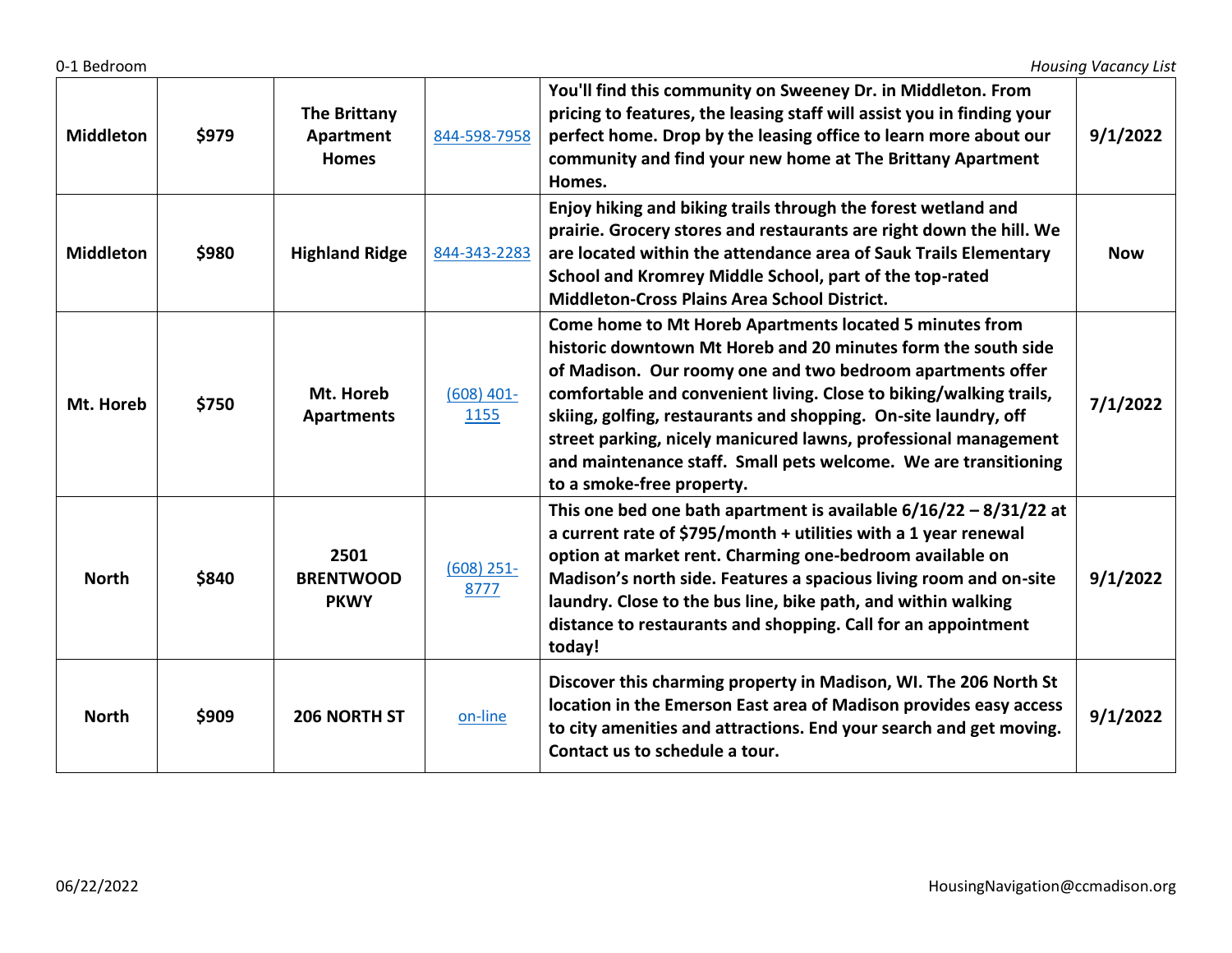| <b>North</b> | \$929         | <b>TENNYSON</b><br><b>HEIGHTS</b>      | on-line              | Bright and sunny space and styleconvenient and affordable-<br>these are just a few of the word that can describe this awesome<br>loft apartment home! And to add icing to the cake, you can bring<br>your DOG and cat!                                                                                                                                                                                                                                                                              | 7/1/2022  |
|--------------|---------------|----------------------------------------|----------------------|-----------------------------------------------------------------------------------------------------------------------------------------------------------------------------------------------------------------------------------------------------------------------------------------------------------------------------------------------------------------------------------------------------------------------------------------------------------------------------------------------------|-----------|
| <b>North</b> | \$965         | <b>NORTH PARK</b>                      | on-line              | Space and style, comfort and convenience are just a few of the<br>things you will enjoy in your new apartment home. With its extra<br>large, open concept floor plan, private patio, in unit washer and<br>dryer and private entry-you will count the minutes until you can<br>move in on August 1st!                                                                                                                                                                                               | 9/1/2022  |
| <b>North</b> | \$1,300       | <b>Timber Bluff</b>                    | 608-716-4215         | Our boutique community offers spacious 1, 2 & lofted apartments<br>in the heart of Madison's East Side! Amenities include updated<br>appliances, fixtures and countertops in our large kitchens, which<br>also come with a pantry. You'll have plenty of storage with out<br>walk-in and walk-through closets as well as additional storage<br>options in the lower level.                                                                                                                          | 7/15/2022 |
| <b>North</b> | \$1,025       | The Oscar Family<br><b>Apartments</b>  | $(608)$ 292-<br>9739 | Apartments at The Oscar are available both at market rates and<br>under Section 42 Affordable Housing. The Oscar Apartments is<br>home to 55 apartments, including one bedroom, two bedroom<br>and three bedroom styles. The Oscar is ideally located as a<br>convenient place to call home, with excellent access to multiple<br>public transportation routes and several stores and restaurants.<br>This location is estimated to open August 2022. Please call today<br>to reserve a unit today! | 8/1/2022  |
| <b>North</b> | \$1015 - 1189 | <b>PINE RIDGE</b><br><b>APARTMENTS</b> | on-line              | Nestled among the pine trees, this wonderful property offers<br>spacious studios, one bedroom loft and ranches, and sprawling<br>two bedroom loft style apartment homes.                                                                                                                                                                                                                                                                                                                            | 8/1/2022  |
| <b>North</b> | \$1,020       | Morningside on<br>the Green            | 833-320-8423         | Morningside on the Green offers you spacious one, two, and three<br>bedroom apartment home living nestled along a nature<br>conservancy in a truly beautiful setting. Enjoy the sparkling pool,<br>fitness center, or a stroll on the nearby bike or walking trails. Call<br>for an appointment today.                                                                                                                                                                                              | 9/1/2022  |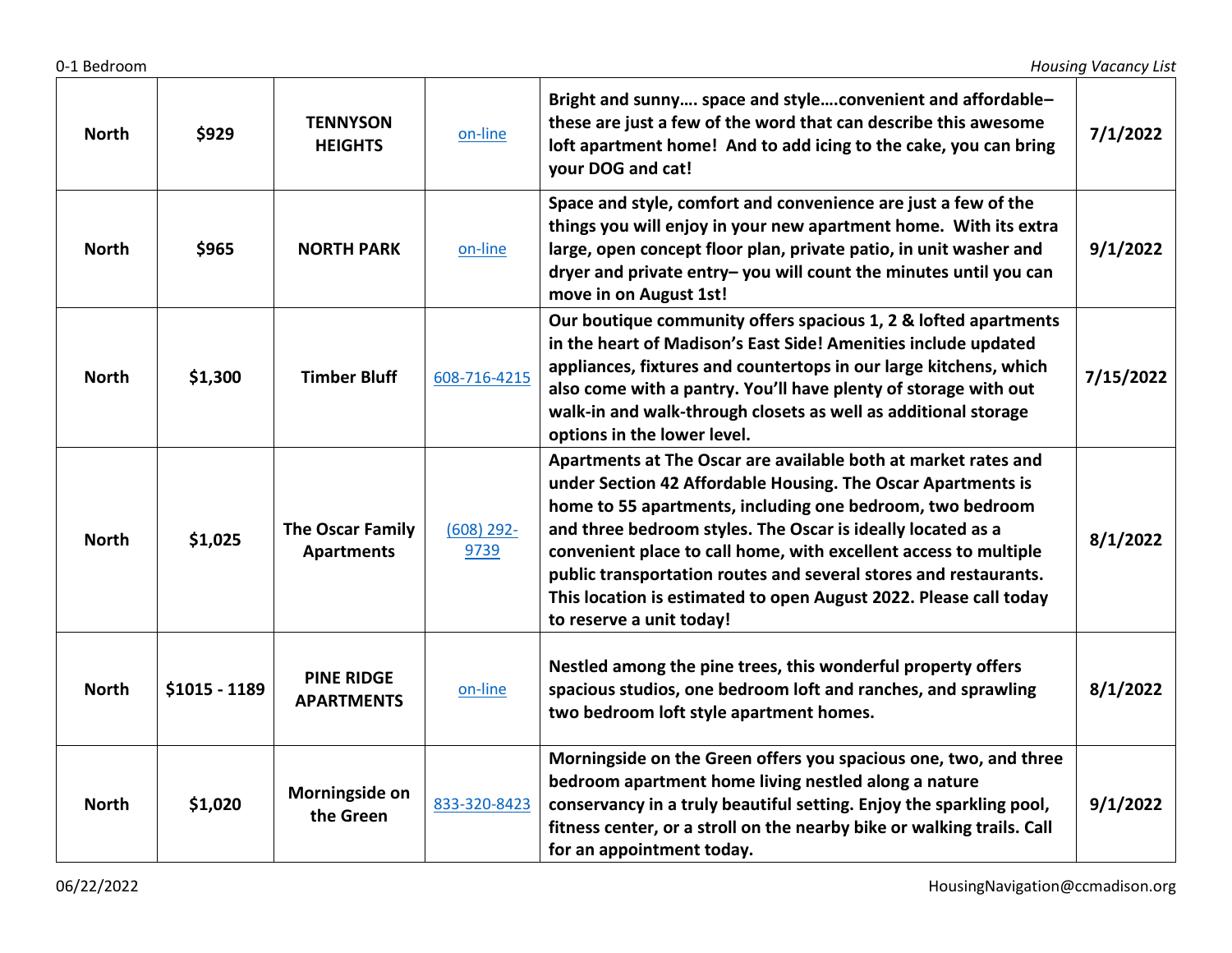| <b>North</b> | \$999         | <b>Sherman Glen</b><br><b>Senior</b><br><b>Apartments</b> | $(203)$ 318-<br>4675  | community for independent active adults, 55 or better. At<br>Sherman Glen Apartments, our active residents are encouraged to<br>socialize and participate in their community.<br>The property is conveniently located across from Northgate<br>Shopping Center, with easy access to the Madison metro bus<br>system. Sherman Glen residents receive free annual memberships<br>to the North East side Senior Coalition, which offers education,<br>assistance, transportation and social programs. Households must<br>income qualify. | <b>Now</b> |
|--------------|---------------|-----------------------------------------------------------|-----------------------|---------------------------------------------------------------------------------------------------------------------------------------------------------------------------------------------------------------------------------------------------------------------------------------------------------------------------------------------------------------------------------------------------------------------------------------------------------------------------------------------------------------------------------------|------------|
| <b>North</b> | \$835         | <b>Elka Lane</b><br><b>Apartments</b>                     | $(844) 869 -$<br>4908 | One bedrooms located on second floor with balcony off living<br>room. Coin op. laundry rooms on the first floor. Private, personal<br>storage space within each apartment. Garage rental available for<br>vehicle parking.                                                                                                                                                                                                                                                                                                            | 8/15/2022  |
| <b>North</b> | \$995         | <b>Cherry Tree</b><br><b>Crossing</b>                     | 844-894-9684          | Cherry Tree is close to a variety of retail stores, American Parkway, East<br>Towne Mall, Madison College, Globe University and many restaurants<br>and parks. We have easy access to the interstate or downtown and<br>convenient access to the bus line. Ample off-street parking is available<br>for all residents. Underground parking is an option. Cats are allowed.                                                                                                                                                            | 8/1/2022   |
| South        | \$895         | <b>358 E LAKESIDE</b><br><b>ST</b>                        | $(608)$ 251-<br>8777  | Location, location, location! This 6 unit building is situated right on the<br>lake with beautiful views of Madison that you can enjoy from the<br>backyard. Living right off of John Nolen Drive makes it easy to get<br>downtown or to hop onto the Beltline. These beautiful one bedrooms<br>won't last long. Make one your new home today! Security deposit is<br>equal to one month's rent. FULL MONTH'S SECURITY DEPOSIT IS<br><b>REQUIRED.</b>                                                                                 | 9/1/2022   |
| South        | \$850 - \$900 | <b>Seven Oaks</b><br><b>Apartments</b>                    | 608-440-8932          | Seven Oaks Apartments is conveniently located in Madison, WI.<br>Exercise on state-of-the-art equipment, enjoy our spacious<br>community room with an attached kitchen, and use the FREE<br>internet in your home and on new computers in the Business<br>Center while children play on our newly installed playground.                                                                                                                                                                                                               | <b>Now</b> |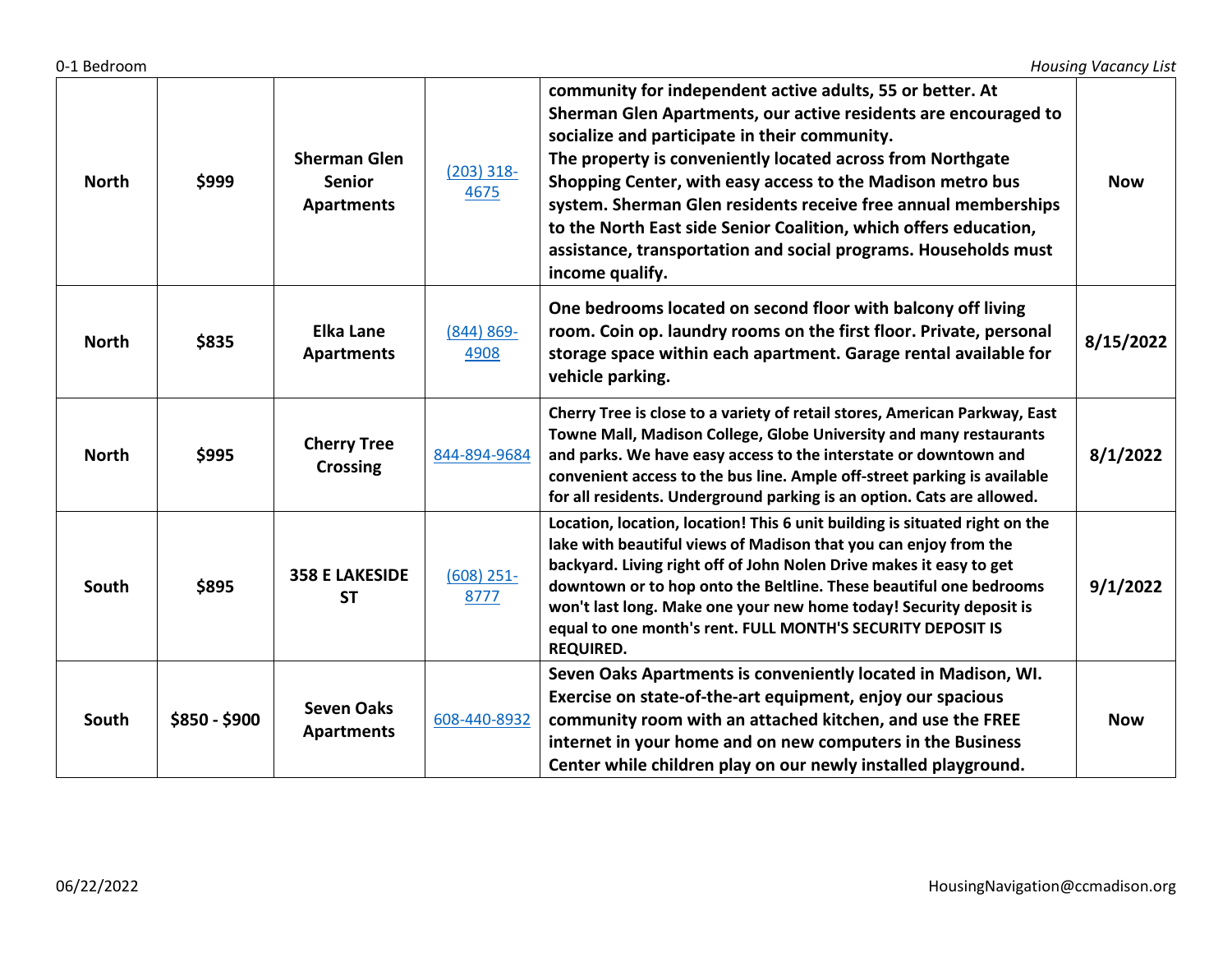| South | \$930         | <b>Park House</b><br><b>Apartments</b>         | $(608)$ 255-<br>3064 | Park House Apartments is an updated prairie-style apartment<br>community, designed by Herb Fritz, a student of Frank Lloyd<br>Wright, with lots of unique amenities in its spacious studio, one,<br>and two bedroom apartment homes. When you're not relaxing in<br>your spacious apartment, you'll be able to enjoy the rooftop patios<br>that offer breathtaking views of the city. Start your vehicle in the<br>underground parking garage, or hop on the nearby bus-line, and in<br>just five minutes you'll be able to study at the UW Campus or<br>explore charming downtown Madison, WI. | 9/1/2022   |
|-------|---------------|------------------------------------------------|----------------------|-------------------------------------------------------------------------------------------------------------------------------------------------------------------------------------------------------------------------------------------------------------------------------------------------------------------------------------------------------------------------------------------------------------------------------------------------------------------------------------------------------------------------------------------------------------------------------------------------|------------|
| South | \$875         | <b>The Ridge</b>                               | $(608)$ 478-<br>4406 | Affordable and adorable this classic style apartment has carpet<br>throughout and white appliances in the kitchen. Deposit: \$725,<br>Cats and Dogs welcome, Coin Laundry on site. Non-Smoking home.<br>Water, trash, parking, and heat are included. Tenant only pays for<br>electric and renter's insurance. Multiple units available.                                                                                                                                                                                                                                                        | <b>Now</b> |
| South | $$800 - $825$ | Oakridge<br><b>Apartments</b>                  | 844-280-3446         | Oakridge Apartments offers a combination of style, comfort, and<br>livability. This community is located on Cypress Way in Madison.<br>The leasing staff is eager for your visit. At Oakridge Apartments<br>you're right at home.                                                                                                                                                                                                                                                                                                                                                               | <b>Now</b> |
| South | \$875         | <b>Maple Glen</b><br>Apartment<br><b>Homes</b> | 608-504-2249         | Affordable and spacious apartment homes in a beautiful park-like<br>setting. We have lots of open green space with mature<br>landscaping and trees scattered throughout the community. Our<br>apartments are a quick commute to campus, the Westside or the<br>east side of Madison and is located on a busline.                                                                                                                                                                                                                                                                                | Soon       |
| South | \$909         | <b>Arbor Hills</b>                             | 608-807-4375         | We are centrally located off the Beltline Highway, just minutes<br>from downtown and the U.W. campus. Utilities Included Gas,<br>Water, Heat, Trash Removal, Sewer                                                                                                                                                                                                                                                                                                                                                                                                                              | Soon       |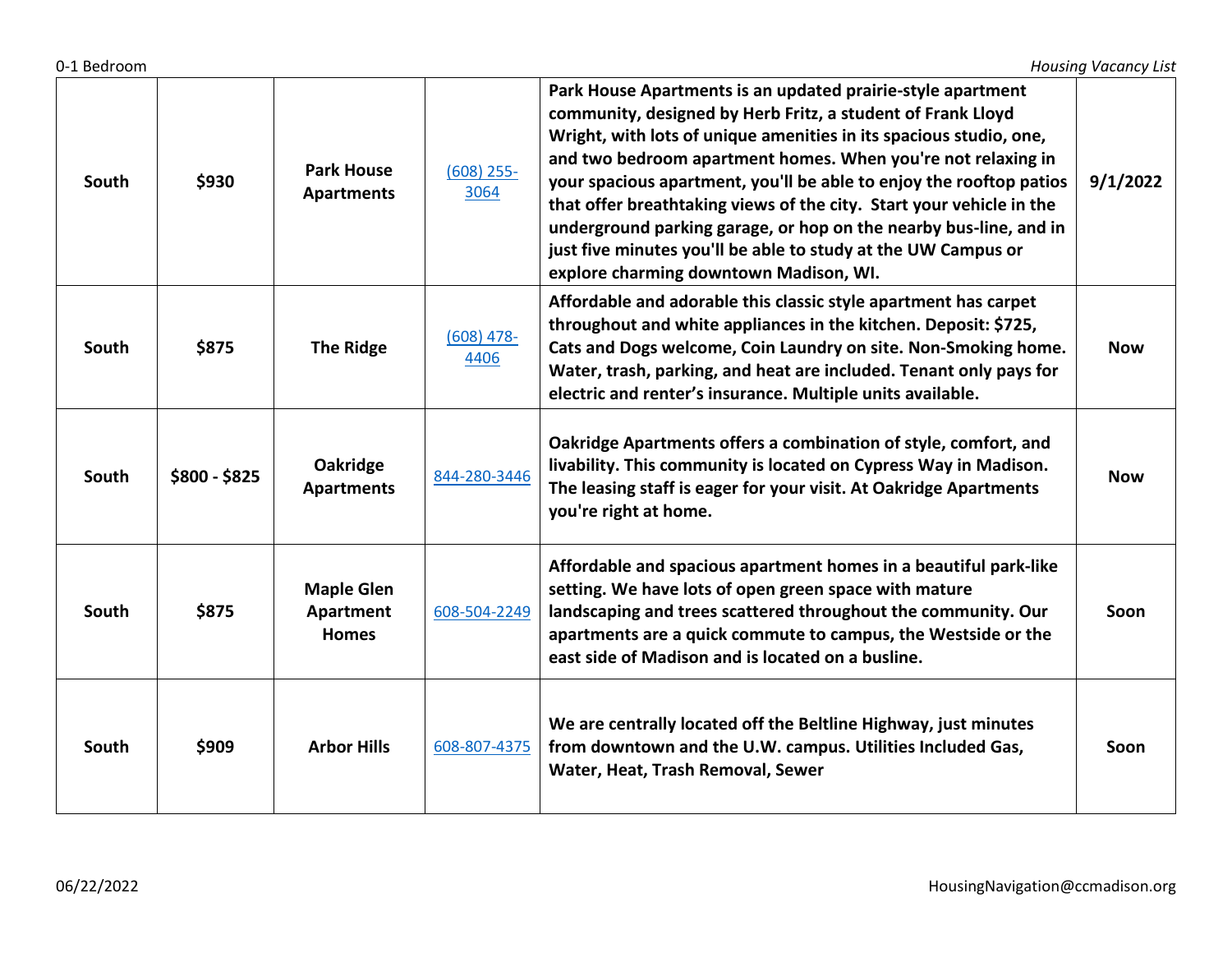| South              | \$1,102       | <b>Brighton Square</b>                    | 608-218-5987          | Brighton Square's stately pines and beautifully landscaped<br>grounds provide a quiet oasis just minutes from downtown<br>Madison and the University of Wisconsin. Extra storage space is<br>available - plus free heat and water service make Brighton Square<br>Apartments an exceptional value. | Now        |
|--------------------|---------------|-------------------------------------------|-----------------------|----------------------------------------------------------------------------------------------------------------------------------------------------------------------------------------------------------------------------------------------------------------------------------------------------|------------|
| South              | \$950         | Liberty<br><b>Apartments</b>              | $(844) 508 -$<br>6611 | 1 Month Free. Terms and Conditions apply. Only valid with 12<br>month lease. Newly Renovated Apartments in the heart of<br>Madison, WI!                                                                                                                                                            | <b>Now</b> |
| South              | \$1,029       | <b>River Bend</b><br><b>Apartments</b>    | $(608)$ 313-<br>5312  | City destinations are only a few minutes away where you can<br>enjoy restaurants, museums, botanical gardens or plentiful<br>shopping. River Bend's fabulous amenities include garage parking,<br>a washer and dryer in every unit and free heat and hot water.                                    | Soon       |
| South              | \$940         | <b>Park Villiage</b><br><b>Apartments</b> | $(608)$ 527-<br>0300  | On-site exercise center. Cats allowed: \$100 pet fee (non-<br>refundable). \$100 pet deposit (refundable). \$35 pet rent for 1 cat,<br>\$50 for 2. Maximum of 2 pets allowed per apartment. Call for<br>more information                                                                           | 7/25/2022  |
| South              | $$965 - 1140$ | <b>Lake Point</b><br><b>Terrace</b>       | $(608)$ 216-<br>2985  | There's a Wi-Fi lounge to get connected in, a fitness center for<br>staying in shape, and laundry facilities located on every floor.                                                                                                                                                               | <b>Now</b> |
| <b>Sun Prairie</b> | \$884         | Eleven <sub>41</sub>                      | 608-837-8262          | Choosing your home is important. Here at Eleven41 Main, we<br>focus on your needs and fit you to the perfect space. Check out our<br>available floor plans to fit your lifestyle.                                                                                                                  | <b>Now</b> |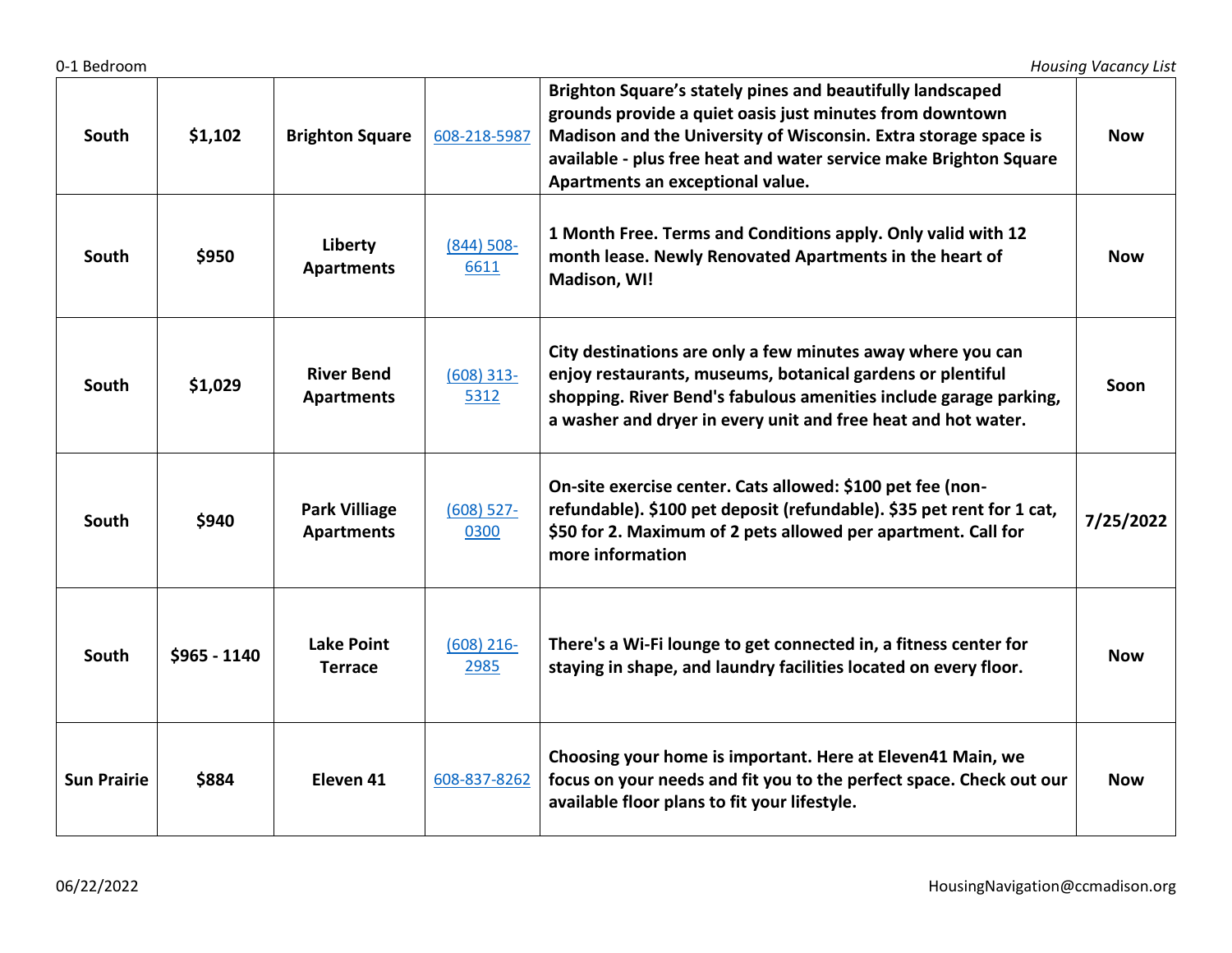| <b>Sun Prairie</b> | \$1,050     | <b>Canterbury Court</b>           | $(608)$ 453-<br>4038 | ample closet and storage space, a large patio or balcony for<br>relaxing and container gardening. Contact us today to schedule a<br>showing                                                                                                                                                                                                      | <b>Now</b> |
|--------------------|-------------|-----------------------------------|----------------------|--------------------------------------------------------------------------------------------------------------------------------------------------------------------------------------------------------------------------------------------------------------------------------------------------------------------------------------------------|------------|
| <b>Sun Prairie</b> | \$842       | The Element on<br>Main            | 844-888-0105         | Located on 4 acres; basketball court, picnic area with grill, large climb<br>and play with swing set. New in 2019 and Nowopen a great Splash Pad<br>for everyone to enjoy the summer warm weather. We have all new<br>appliances, flooring, and much more. Our community room has a brand<br>new laundry area, work out room, and computer room. | <b>Now</b> |
| Verona             | \$950       | <b>6396 NESBITT RD</b>            | $(608)$ 251-<br>8777 | Located just outside of Madison this cozy 1-bedroom apartment offers<br>country living while still being close to the city and only minutes from<br>the shopping center on Fitchrona Rd. Laundry on-site, storage and<br>parking included. ** Pets Welcome**                                                                                     | 9/1/2022   |
| West               | \$1,195     | <b>High Point</b><br><b>Woods</b> | 608-807-4380         | Step into the woodsHigh Point Woods Apartment Homes.<br>Experience the impeccable service you deserve and the lavish<br>amenities you desire. High Point Woods Apartments has been a<br>smoke free property since December 1, 2013.                                                                                                              | <b>Now</b> |
| West               | \$1,239     | <b>University Bay</b>             | 844-485-8095         | Enjoy University Bay's prime location by living on the near West<br>side of campus! no pets.                                                                                                                                                                                                                                                     | <b>Now</b> |
| West               | \$935 - 965 | Country<br><b>Meadows</b>         | 844-282-7563         | The 6840 Schroeder Rd. location in the 53711 neighborhood of<br>Madison has much to offer its residents. A wide variety of<br>amenities are available. Some of these include: smoke-free<br>options, convenient on-site parking options, and guest<br>apartments. Stop by the leasing office to talk about renting your<br>new apartment.        | 9/1/2022   |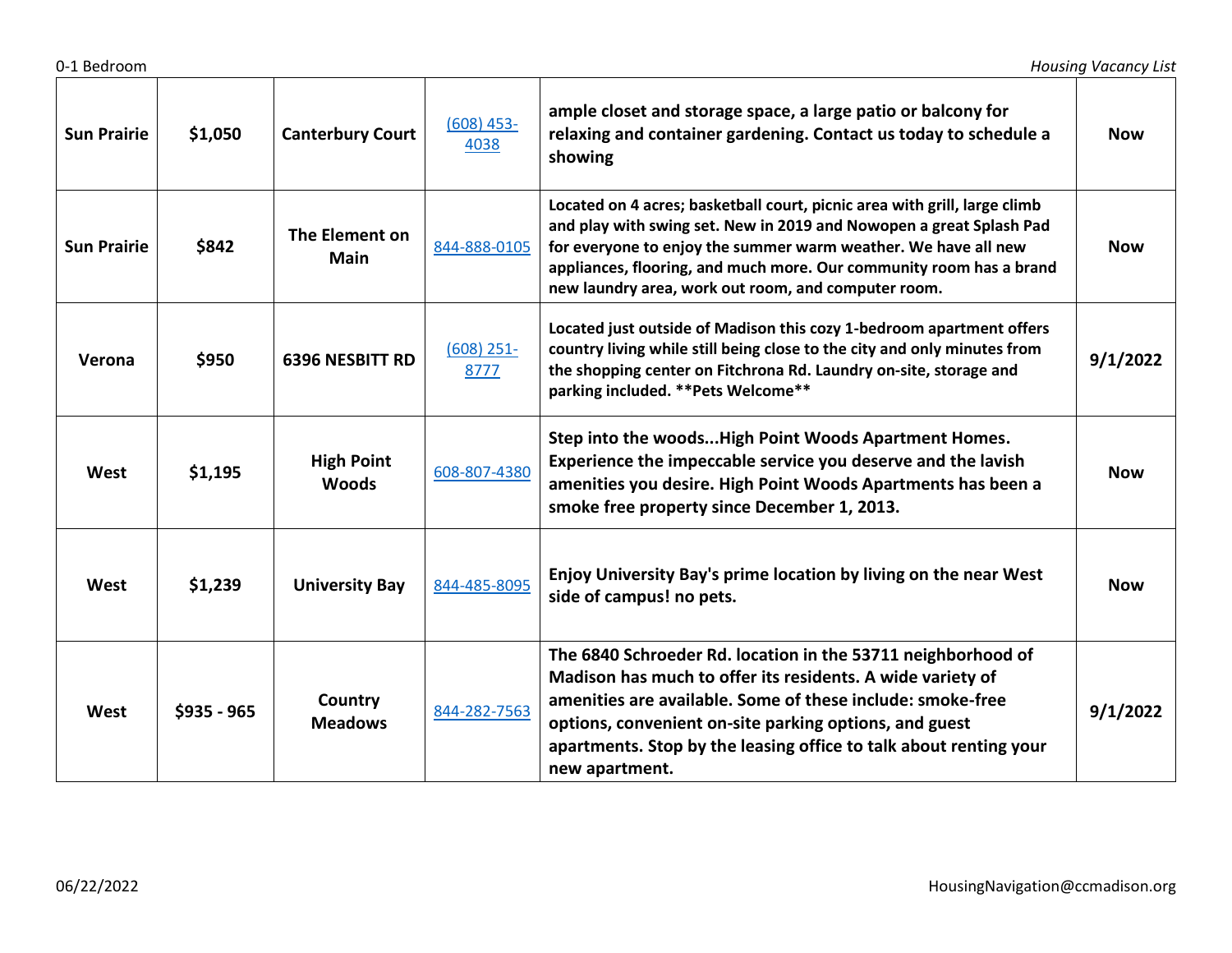| West | \$1,045 | <b>TIMBERLAKE</b><br><b>VILLAGE</b><br><b>APARTMENTS</b> | 608-277-8107         | Not only will you enjoy the beautiful views at Timberlake Village,<br>but also our stylish and unique floor plans. Conveniently located<br>on Watts Road off Gammon Road near West Towne Mall.                                                                                                                                                                                                                                                                                                                                       | <b>Now</b> |
|------|---------|----------------------------------------------------------|----------------------|--------------------------------------------------------------------------------------------------------------------------------------------------------------------------------------------------------------------------------------------------------------------------------------------------------------------------------------------------------------------------------------------------------------------------------------------------------------------------------------------------------------------------------------|------------|
| West | \$999   | 7606 Westward<br>Way                                     | $(608)$ 238-<br>2044 | 1st floor apatment with off street parking. Pet friendly.                                                                                                                                                                                                                                                                                                                                                                                                                                                                            | 11/1/2022  |
| West | \$810   | 1329 TEMKIN<br><b>AVE</b>                                | $(608)$ 251-<br>8777 | Live at Harbor Arms Apartments, located right off of University Avenue<br>on a bus line, just minutes from the VA Hospital, dining, shopping, and<br>entertainment. There are already several updated units with more to<br>come! Many units have private walk-up entrances, and off-street parking<br>is included with every unit. Call today to schedule your appointment.<br>NOTE: credit score requirement must be met, please inquire with leasing<br>staff for additional information.                                         | 9/1/2022   |
| West | \$1,125 | <b>Summit Hill</b><br><b>Apartments</b>                  | $(608)$ 270-<br>9100 | From studios to two bedroom apartment homes, Summit Hill<br>delivers apartment styles suitable for your individual needs. Enjoy<br>the comfort and serenity of your spacious two bedroom home or<br>the tidy and cozy space of a studio apartment home.                                                                                                                                                                                                                                                                              | 7/20/2022  |
| West | \$836   | <b>Greentree Glen</b>                                    | 608-274-5161         | Greentree Glen Apartments offers one and two bedroom apartment<br>homes for those 62 and older. Greentree Glen is a smoke-free<br>community. It is conveniently located for shopping, but situated just off<br>the road in a wooded, country-like setting.                                                                                                                                                                                                                                                                           | Soon       |
| West | \$1,060 | <b>McKenna Woods</b><br><b>Apartments</b>                | $(608)$ 975-<br>5581 | Welcome Home! McKenna Woods is located within a block of<br>Elver Park (host to West Madison 4th of July fireworks display).<br>Elver Park offers an array of activities ranging from downhill<br>sledding, ice skating, cross country skiing to Frisbee golf,<br>basketball and much more. Come view these LARGE 1bdrm/1bath<br>ranch style apartments with a LARGE bedroom, tons of closet<br>space and a small dining area off kitchen. Best of all, you are only<br>minutes from West Towne Mall, Restaurants, and the Hwy 12/14 | 8/1/2022   |